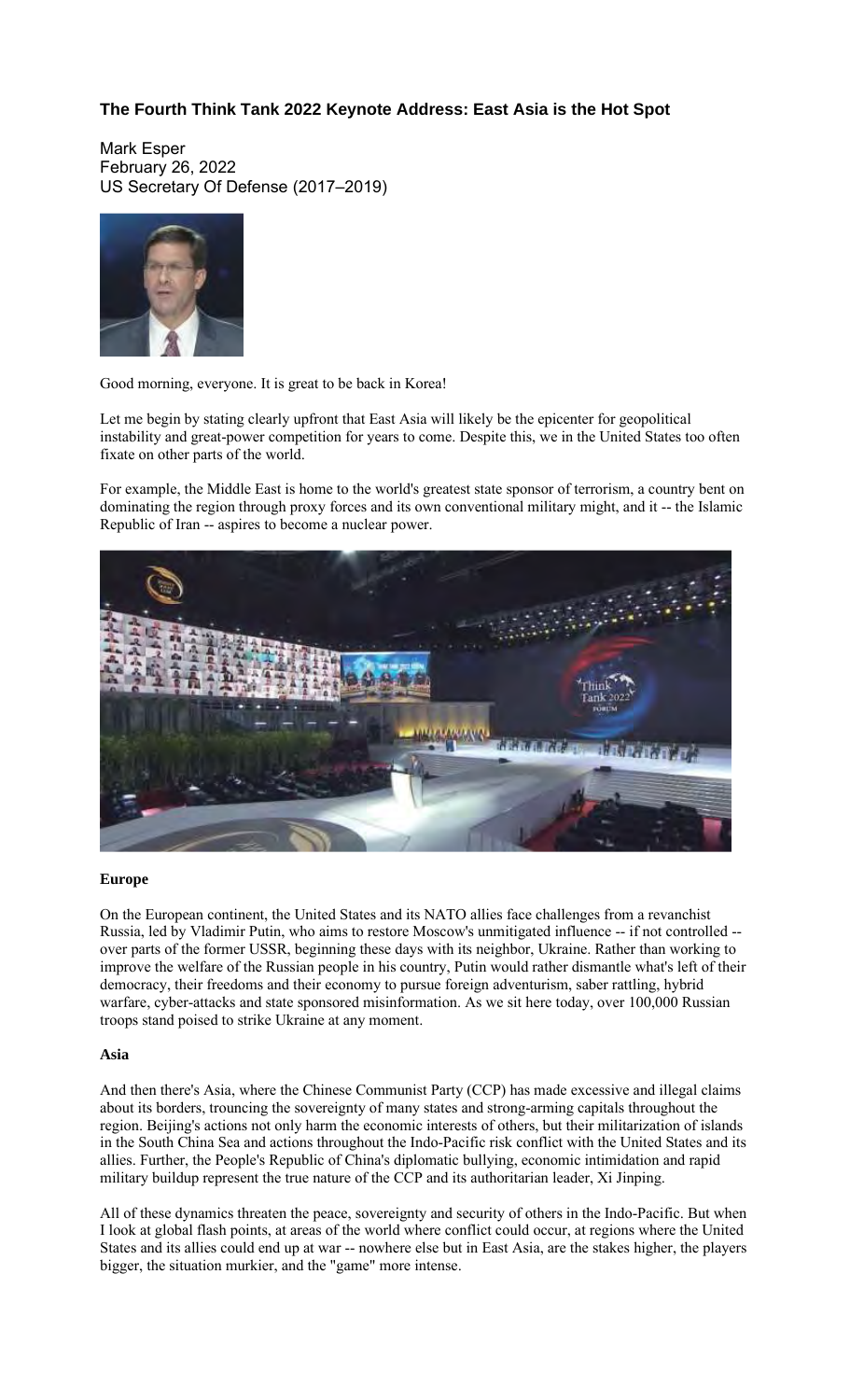#### **East Asia**

It's East Asia, which might have war with North Korea or conflict in the Taiwan Strait, that can cite the following disturbing facts to make its case for being the epicenter of geopolitical instability: Four of the world's nuclear-capable states are here. The world's three largest economies and five total that rank in the top twelve are here. Six of the world's largest or most capable militaries are here. A half dozen of the world's most technologically advanced countries are here.

Importantly, all these key players are within missile range of one another. Unlike war with Iran in the Persian Gulf or a conflict with Russia and Europe, should hostilities break out in East Asia, it would have a devastating international impact, even if the war itself is geographically bounded by the East China Sea and its contiguous waters. Thousands could die, tens of thousands could be wounded. Millions would be displaced, economies would falter, financial systems would be disrupted, supply chains would collapse, governments could fail, and nuclear war, I fear, could ensue. While I'm confident that the United States and its allies would prevail in such a conflict, it is not one we ever want to undertake in the first place.



#### **The US role**

The United States must do its special part by demonstrating resolve and leading from the front. In this context, we should look to the past to help guide us in the future. A little bit of history that most of us are familiar with can help illuminate the way ahead. One of America's greatest presidents and my favorite was Ronald Reagan. Our fortieth president saw the United States as an exceptional nation, a shining city on a hill that offered hope and inspiration and promise to many. He was an unabashed, God-fearing patriot who saw our country's greatness in its constitution–the foundation of our republic–and in the American people.

President Reagan is remembered for many things. The one that stands out the most is how he overcame the greatest challenge of an era and defeated a major foe without ever getting into a fight. It was how he won the Cold War. With strength, clarity and resolve, Reagan stood down a succession of Soviet leaders bent on flexing their muscles in Africa, Latin America and Asia, and extending their communist philosophy and influence globally.

Reagan called the USSR an evil empire, a godless regime, one that didn't recognize the values and freedoms that we, you and I, hold dear. Reagan not only rebuilt the US military, he also strengthened our alliances, took principled stands, compromised where it made sense and built a strong American economy. Less than a year after he left office, the Berlin Wall fell. Two years after that, the Soviet Union collapsed. A new era of hope emerged from the rubble of communist Russia's defeat, and one country, one people divided by that cold war, Germany, soon reunited.

Unfortunately, bad ideologies die hard, especially when given new life by leaders who soft sell their governing beliefs to people unfamiliar with Communism's deep flaws. Some in our own countries now even buy into this model. As a result, we face renewed challenges today from this philosophy, a little more than three decades since the Warsaw Pact ended.

### **Emerging threats**

Regrettably, the decline of the Soviet Union in the twentieth century has been replaced by the rise of China in the twenty-first. Like the USSR, the People's Republic of China wants to dominate its near abroad, and eventually the world, beginning with gaining total control over those closest to them --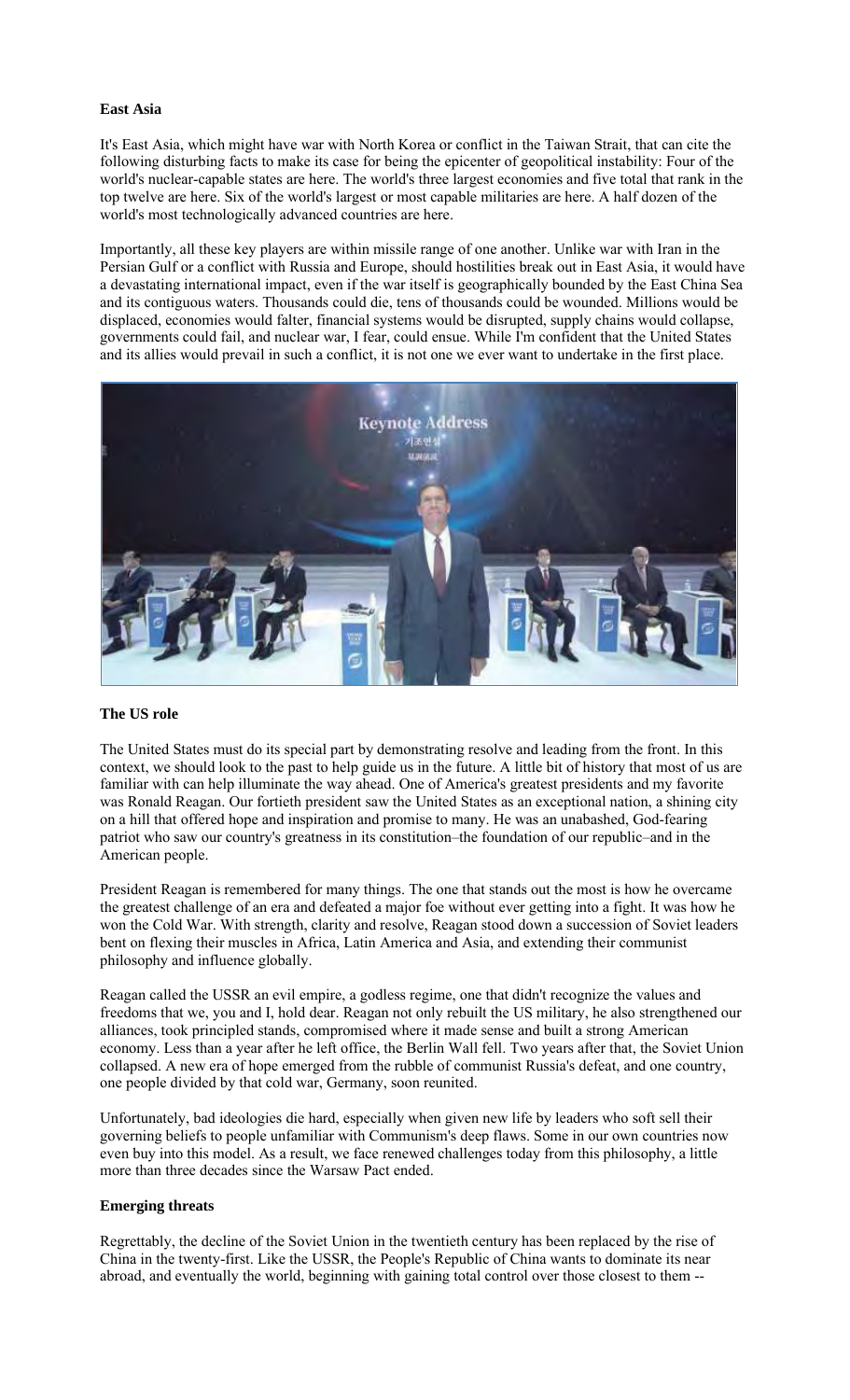Western China, Tibet, Hong Kong and next, Taiwan. Its heavy hand will eventually reach out farther and farther, to grab more and more.

Unlike the Berlin Wall, now a defunct symbol of a bygone era, the demilitarized zone still cuts across the Korean Peninsula, unnecessarily dividing a great people.

The despotic regime in Pyongyang ruled by Jong-un Kim is propped up by and supported by his benefactors in Beijing and Moscow, who turned blind eyes to the North's bad behaviors.

If China and Russia would approach the DPRK in alignment with the United States, South Korea and Japan and use the leverage they have with the hermit kingdom, we could quickly get on a peaceful path toward a constructive reunification. But they have not. So now, more than thirty years later, a new generation of leaders must follow Ronald Reagan's example, and America must lead again; it must do so with its values, and it must bring along its allies and partners. We must once again demonstrate strength, clarity and resolve. Diplomacy should be our primary emphasis. But it must be buttressed by a strong military, strengthened alliances and coalitions of democracies.



## **NATO for Asia**

Together, and I emphasize "together," we must take a principled stand, compromise where it makes sense and be willing to make short-term sacrifices for the long term good. With this in mind, there are a few basic steps that we must take in order to be successful in East Asia. This list is not exhaustive, but it outlines some core essentials.

First, we must harness the great advantage we have over China, Russia and North Korea -- the combined power of our alliances and partnerships. This is our unique asymmetric edge, one that Beijing, Moscow and Pyongyang cannot match. And while the threats and challenges from these countries bring us together, it is our shared values, common histories, and the close ties between our peoples that bind us most tightly.

The United States has great bilateral alliances throughout the Indo-Pacific from Australia and the Philippines to Japan and South Korea and elsewhere. But what we need is better cooperation and collaboration between these allies, especially Seoul and Tokyo.

Moreover, we must work more closely with India, the Pacific Island countries and the member states of ASEAN and support the latter's centrality to the countries of Southeast Asia. We must help them all push back against common threats to their sovereignty and interests. We need to give them a better choice and then deliver on it.

It is said that the United States does not seek to build a "NATO for Asia." I say why not? We should have lofty goals and high expectations and not let history and distance confound us. America's European allies overcame a brutal history to form a collective security arrangement to deal with Soviet Russia. There's no reason why the same can't happen in the Indo-Pacific as we increasingly face off against a recalcitrant North Korea and aggressive Communist China.

#### **The Quad**

That is why I'm such a big believer in the quadrilateral security dialogue. The Quad, as it's better known, is a strategic dialogue between the United States, India, Japan and Australia; it is rightly viewed as a unified response to China's rising military and economic power.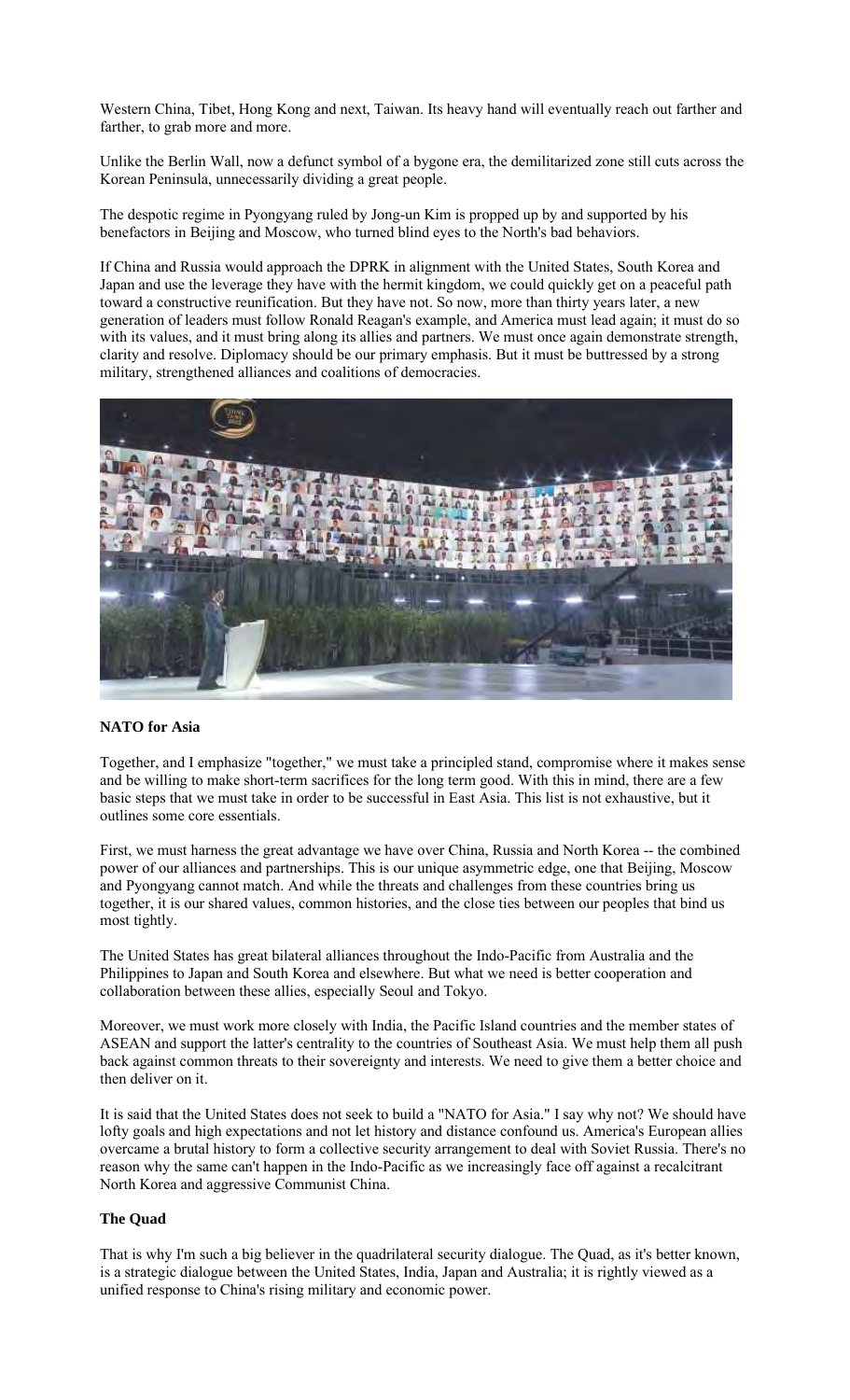During my tenure as the secretary of defense, I worked hard to move the Quad forward. On multiple occasions, I met with my Quad counterparts in Washington and abroad and participated in two of America's three major dialogues with our Indian counterparts. Together, we advanced many important agreements, understandings and initiatives. We were also able to participate with New Delhi in a Quad military exercise, which was a major step forward.

Second, while we need to continue to deepen and strengthen the Quad, we also need to broaden it. As such, I believe South Korea should be the next partner to join the Quad, transitioning it into the "Quint." It is something the Blue House should pursue this year.

Deepening our cooperation, collaboration and inter-operability is necessary if we are going to deter future conflict in East Asia.

But it is not sufficient. Every country must do more to improve its military capabilities. That gets to my third point that America's allies and partners need to invest at least two percent of their GDP for defense and invest in the right capabilities -- from offensive ones like long range precision strike capabilities to defensive ones like air and missile defenses, from Naval systems such as advanced submarines to fifthgeneration fighter aircraft, and from command control and communications networks to their soldiers, sailors, airmen and marines.

I know that the Republic of Korea and Australia have already met this two percent mark. Japan has begun to climb above its historical one percent threshold but needs to do so more quickly. Some countries such as Taiwan are above two percent. But given our situation, much higher defense spending is warranted in the right areas.

Together though we all have to develop our collective capacity and capabilities to ensure we overmatch a China that has built the world's largest Navy, is developing hypersonic weapons at an astounding pace, continues to modernize and expand its air force and has credible outer space and cyber capabilities. Much of the same could be said for Russia, Beijing's junior partner. And as we all know, both countries are modernizing their nuclear arsenals. The capabilities we build to defend against these threats will also further our ability to deter aggression by North Korea, a poor country that possesses the world's fourth largest army.

## **Unity of Korea, Japan and the US is essential**

Accompanying this task should be the elimination of ballistic missiles that can reach South Korea, Japan and beyond. Doing this is vital if we are to remove the specter of total war and intimidation that casts a shadow over meaningful negotiations. It will be up to Washington, Seoul, Tokyo and others to determine what confidence- building measures can assure Pyongyang that this is not an attempt to disarm the DPRK as a prelude to an allied attack, but an important step forward to resolving our differences and promoting long term peace. It should be accompanied with appropriate economic and other incentives, such as sanctions relief that over time will offer a clear and meaningful benefit for doing so as denuclearization is achieved.

Once this process begins, both sides can also explore resolving a panoply of other long-standing issues. I don't know what the odds of success are. I don't know how much progress can be made in the near term. But I do know that the likelihood of success is zero if we don't try.

It is my hope that our countries continue this important work together. It is central not just to the security and stability of the Korean Peninsula and East Asia, but also for the peoples on both sides of the DMZ, who are the tragic victims of this historical anomaly.

Achieving that future begins with strong partnerships between the United States, the Republic of Korea and Japan. These are relationships built not merely on formal treaties, but more importantly, on our shared values, our mutual interests, our common histories, our integrated economies, and deep, deep family connections. But we also need exceptional leadership–like Ronald Reagan and others of that era provided–to show us the way and guide us there based on our core goals and principles. And we need strong militaries and even stronger global coalitions to bolster their diplomacy and make conflict unpalatable to our competitors and adversaries.

With these key ingredients, the United States and our allies in the Indo-Pacific will win this epic 21st century contest, just like we won the cold war -- peacefully, by honoring our principles, defending our beliefs and acting with resolve to advance freedom and liberty for all.

Thank you. Kamsahamnida.